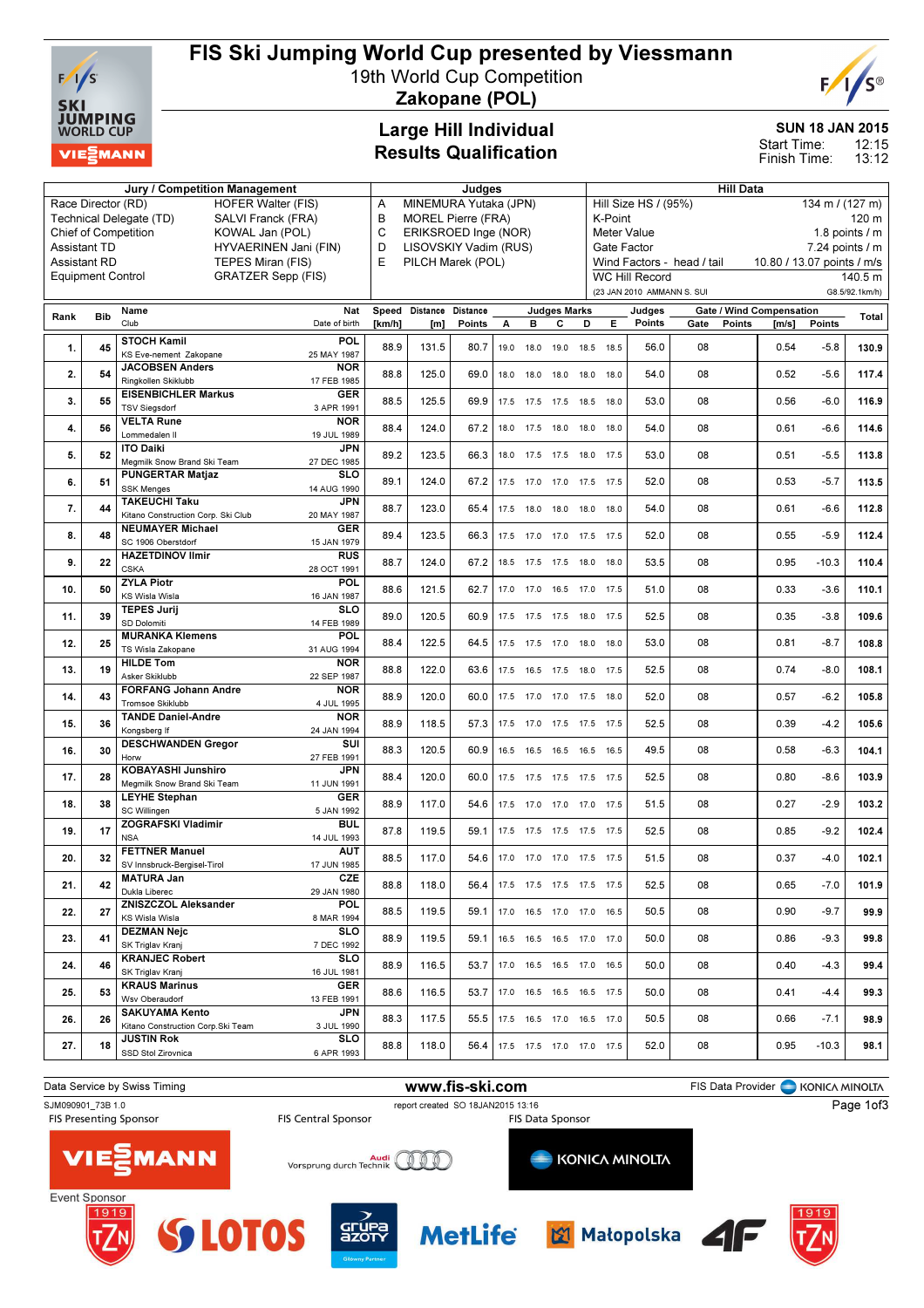

## FIS Ski Jumping World Cup presented by Viessmann

19th World Cup Competition

# $F/1/S^{\circ}$

Zakopane (POL)

## Large Hill Individual Results Qualification

## SUN 18 JAN 2015

12:15 13:12 Start Time: Finish Time:

| Rank                                                                      | <b>Bib</b>     | Name<br>Club                                     | Nat                        | Speed  | Distance | <b>Distance</b> |      |                  | <b>Judges Marks</b><br>c     |           | Е    | Judges<br>Points      |      |                   | <b>Gate / Wind Compensation</b> |                | Total |
|---------------------------------------------------------------------------|----------------|--------------------------------------------------|----------------------------|--------|----------|-----------------|------|------------------|------------------------------|-----------|------|-----------------------|------|-------------------|---------------------------------|----------------|-------|
|                                                                           |                | ZIOBRO Jan                                       | Date of birth<br>POL       | [km/h] | [m]      | Points          | А    | в                |                              | D         |      |                       | Gate | <b>Points</b>     | [m/s]                           | Points         |       |
| 28.                                                                       | 29             | <b>WKS Zakopane</b>                              | 24 JUN 1991                | 88.7   | 116.0    | 52.8            |      |                  | 17.0  16.5  16.5  16.5  17.0 |           |      | 50.0                  | 08   |                   | 0.52                            | $-5.6$         | 97.2  |
| 29.                                                                       | 35             | <b>BOYARINTSEV Vladislav</b>                     | <b>RUS</b>                 | 88.2   | 115.0    | 51.0            |      |                  | 17.0  16.5  17.0  17.0  17.0 |           |      | 51.0                  | 08   |                   | 0.51                            | $-5.5$         | 96.5  |
|                                                                           |                | Saint-Petersburg Dinamo                          | 31 OCT 1994                |        |          |                 |      |                  |                              |           |      |                       |      |                   |                                 |                |       |
| 29.                                                                       | 31             | <b>KUBACKI Dawid</b><br>TS Wisla Zakopane        | POL<br>12 MAR 1990         | 88.9   | 114.0    | 49.2            | 17.0 |                  | 16.5 16.5 17.0 17.0          |           |      | 50.5                  | 08   |                   | 0.30                            | $-3.2$         | 96.5  |
| 31.                                                                       | 20             | <b>KOT Maciej</b>                                | <b>POL</b>                 | 88.7   | 116.5    | 53.7            |      |                  | 17.0 17.0 16.5 17.0 17.0     |           |      | 51.0                  | 08   |                   | 0.80                            | $-8.6$         | 96.1  |
|                                                                           |                | AZS Zakopane<br><b>KOIVURANTA Anssi</b>          | 9 JUN 1991<br><b>FIN</b>   |        |          |                 |      |                  |                              |           |      |                       |      |                   |                                 |                |       |
| 32.                                                                       | 24             | Kuusamon Erä-Veikot                              | 3 JUL 1988                 | 89.0   | 116.0    | 52.8            | 17.0 |                  | 16.5 17.0 17.0 17.0          |           |      | 51.0                  | 08   |                   | 0.83                            | $-9.0$         | 94.8  |
| 33.                                                                       |                | <b>MIETUS Krzysztof</b>                          | POL                        | 88.5   | 114.0    | 49.2            |      | 17.0  16.5  16.5 |                              | 17.0 17.0 |      | 50.5                  | 08   |                   | 0.58                            | $-6.3$         | 93.4  |
|                                                                           |                | AZS ZAKOPANE<br><b>BIELA Stanislaw</b>           | 8 MAR 1991<br><b>POL</b>   |        |          |                 |      |                  |                              |           |      |                       |      |                   |                                 |                |       |
| 34.                                                                       | 1              | UKS SOLTYSIANIE STARE BYSTRE                     | 2 APR 1994                 | 87.9   | 116.0    | 52.8            |      | 17.5 16.5 17.0   |                              | 17.0 16.5 |      | 50.5                  | 08   |                   | 0.97                            | $-10.5$        | 92.8  |
| 35.                                                                       | 33             | <b>BRESADOLA Davide</b>                          | <b>ITA</b>                 | 88.2   | 112.5    | 46.5            |      |                  | 16.5 16.5 16.5 16.5 17.0     |           |      | 49.5                  | 08   |                   | 0.34                            | $-3.7$         | 92.3  |
|                                                                           |                | C.S. Esercito<br><b>HAJEK Antonin</b>            | 10 SEP 1988<br><b>CZE</b>  |        |          |                 |      |                  |                              |           |      |                       |      |                   |                                 |                |       |
| 36.                                                                       | 21             | Dukla Liberec                                    | 12 FEB 1987                | 88.2   | 114.5    | 50.1            |      |                  | 17.0 17.0 16.5 17.0 17.5     |           |      | 51.0                  | 08   |                   | 0.85                            | $-9.2$         | 91.9  |
| 37.                                                                       | 47             | <b>ASIKAINEN Lauri</b><br>Kuusamon Erae-Veikot   | <b>FIN</b>                 | 88.3   | 113.0    | 47.4            |      |                  | 17.0  16.5  16.5  16.5  17.0 |           |      | 50.0                  | 08   |                   | 0.53                            | $-5.7$         | 91.7  |
|                                                                           |                | <b>KOFLER Andreas</b>                            | 28 MAY 1989<br><b>AUT</b>  |        |          |                 |      |                  |                              |           |      |                       |      |                   |                                 |                |       |
| 38.                                                                       | 49             | SV Innsbruck-Beraisel-Tirol                      | 17 MAY 1984                | 88.9   | 112.0    | 45.6            |      |                  | 17.0 17.0 16.5 17.0 17.0     |           |      | 51.0                  | 08   |                   | 0.49                            | $-5.3$         | 91.3  |
| 39.                                                                       | 40             | <b>MAEAETTAE Jarkko</b><br>Kainuun Hiihtoseura   | <b>FIN</b><br>28 DEC 1994  | 88.3   | 114.0    | 49.2            |      |                  | 16.5 16.5 16.5 16.5 17.0     |           |      | 49.5                  | 08   |                   | 0.76                            | $-8.2$         | 90.5  |
| 40.                                                                       | 7              | <b>COLLOREDO Sebastian</b>                       | <b>ITA</b>                 | 88.5   | 111.0    | 43.8            |      |                  | 17.0  16.5  16.5  16.5  16.5 |           |      | 49.5                  | 08   |                   | 0.29                            | $-3.1$         | 90.2  |
|                                                                           |                | GRUPPO SCIATORI FIAMME GIALLE                    | 9 SEP 1987                 |        |          |                 |      |                  |                              |           |      |                       |      |                   |                                 |                |       |
| <b>Not Qualified</b>                                                      |                |                                                  |                            |        |          |                 |      |                  |                              |           |      |                       |      |                   |                                 |                |       |
|                                                                           |                | SHIMIZU Reruhi                                   | <b>JPN</b>                 |        |          |                 |      |                  |                              |           |      |                       |      |                   |                                 | $-6.7$         |       |
| 41.                                                                       | 13             | Meamilk Snow Brand Ski Team                      | 4 DEC 1993                 | 88.4   | 112.0    | 45.6            |      |                  | 17.0 17.0 16.5 17.0 17.0     |           |      | 51.0                  | 08   |                   | 0.62                            |                | 89.9  |
| 42.                                                                       | 10             | <b>ROWLEY Matthew</b><br>Altius Nordic Ski Club  | CAN<br>4 JUN 1993          | 88.3   | 112.0    | 45.6            |      | 16.5 16.5        | 16.5                         | 16.5 16.5 |      | 49.5                  | 08   |                   | 0.57                            | $-6.2$         | 88.9  |
| 43.                                                                       | 16             | <b>HULA Stefan</b>                               | <b>POL</b>                 | 88.5   | 111.0    | 43.8            | 17.0 | 17.0 16.5        |                              | 17.0      | 16.5 | 50.5                  | 08   |                   | 0.59                            | $-6.4$         | 87.9  |
|                                                                           |                | KS Eve-nement Zakopane                           | 29 SEP 1986                |        |          |                 |      |                  |                              |           |      |                       |      |                   |                                 |                |       |
| 44.                                                                       | 3              | <b>KLUSEK Bartlomiej</b><br>LKS Klmczok Bystra   | POL<br>15 JAN 1993         | 88.0   | 112.0    | 45.6            |      | 16.5 16.0 16.0   |                              | 16.5 16.0 |      | 48.5                  | 08   |                   | 0.70                            | $-7.6$         | 86.5  |
| 45.                                                                       | 37             | <b>VASSILIEV Dimitry</b>                         | <b>RUS</b>                 | 88.7   | 109.0    | 40.2            | 15.5 | 15.5             | 15.0                         | 15.5      | 15.5 | 46.5                  | 08   |                   | 0.26                            | $-2.8$         | 83.9  |
|                                                                           |                | Ufa Dinamo<br><b>HLAVA Lukas</b>                 | 26 DEC 1979<br><b>CZE</b>  |        |          |                 |      |                  |                              |           |      |                       |      |                   |                                 |                |       |
| 46.                                                                       | 15             | Dukla Liberec                                    | 10 SEP 1984                | 88.4   | 108.5    | 39.3            |      |                  | 16.5 16.5 16.5 16.5 16.5     |           |      | 49.5                  | 08   |                   | 0.52                            | $-5.6$         | 83.2  |
| 47.                                                                       | $\overline{2}$ | <b>LEJA Krzysztof</b>                            | POL                        | 88.4   | 108.5    | 39.3            |      |                  | 17.0  16.5  16.0  16.5  16.0 |           |      | 49.0                  | 08   |                   | 0.80                            | $-8.6$         | 79.7  |
|                                                                           |                | AZS ZAKOPANE<br><b>CECON Federico</b>            | 21 FEB 1996<br><b>ITA</b>  |        |          |                 |      |                  |                              |           |      |                       |      |                   |                                 |                |       |
| 48.                                                                       | 9              | G.S. FIAMME GIALLE                               | 11 JUN 1994                | 88.6   | 105.5    | 33.9            |      |                  | 16.0  16.5  16.0  16.0  16.0 |           |      | 48.0                  | 08   |                   | 0.24                            | $-2.6$         | 79.3  |
| 49.                                                                       | 14             | <b>ALEXANDER Nicholas</b><br>Lebanon Outing Club | <b>USA</b><br>24 AUG 1988  | 88.4   | 107.0    | 36.6            |      |                  | 17.0  16.5  16.0  16.0  16.5 |           |      | 49.0                  | 08   |                   | 0.64                            | $-6.9$         | 78.7  |
|                                                                           |                | <b>MAKSIMOCHKIN Mikhail</b>                      | <b>RUS</b>                 |        |          |                 |      |                  |                              |           |      |                       |      |                   |                                 |                |       |
| 50.                                                                       | 23             | Nizhniy Novgorod                                 | 29 AUG 1993                | 88.0   | 106.5    | 35.7            |      |                  | 16.0  15.5  16.0  16.0  15.5 |           |      | 47.5                  | 08   |                   | 0.77                            | $-8.3$         | 74.9  |
| 51.                                                                       |                | <b>GLASDER Michael</b><br>Norge Ski Club         | <b>USA</b><br>27 MAR 1989  | 88.6   | 104.0    | 31.2            | 16.0 | 16.0             | 15.5                         | 16.0      |      | 48.0                  | 08   |                   | 0.58                            | $-6.3$         | 72.9  |
| 52.                                                                       | 12             | <b>VARESCO Daniele</b>                           | ITA                        | 88.8   | 104.0    | 31.2            |      |                  | 17.0  16.5  16.0  16.0  16.5 |           |      | 49.0                  | 08   |                   | 0.70                            | $-7.6$         | 72.6  |
|                                                                           |                | U.S. DOLOMITICA A.S.D.<br><b>CHOI Heung-Chul</b> | 25 JUL 1995<br><b>KOR</b>  |        |          |                 |      |                  |                              |           |      |                       |      |                   |                                 |                |       |
| 53.                                                                       | 8              | High1 Resort                                     | 3 DEC 1981                 | 88.3   | 102.0    | 27.6            | 16.0 |                  | 16.0 15.5 15.0 15.0          |           |      | 46.5                  | 08   |                   | 0.20                            | $-2.2$         | 71.9  |
| 54.                                                                       | 11             | <b>KANG Chil-Ku</b>                              | <b>KOR</b>                 | 88.2   | 98.5     | 21.3            | 15.0 |                  | 16.0 15.0 15.5 15.0          |           |      | 45.5                  | 08   |                   | 0.66                            | $-7.1$         | 59.7  |
|                                                                           |                | High1 Resort<br><b>ZHAPAROV Marat</b>            | 8 AUG 1984<br>KAZ          |        |          |                 |      |                  |                              |           |      |                       |      |                   |                                 |                |       |
| 55.                                                                       | 6              | Almaty Skiclub                                   | 25 AUG 1985                | 87.8   | 86.0     | $-1.2$          |      |                  | 14.0 14.0 13.5 14.5 14.5     |           |      | 42.5                  | 08   |                   | 0.52                            | $-5.6$         | 35.7  |
|                                                                           |                |                                                  |                            |        |          |                 |      |                  |                              |           |      |                       |      |                   |                                 |                |       |
| Prequalified                                                              |                | DAMJAN Jernej                                    | <b>SLO</b>                 |        |          |                 |      |                  |                              |           |      |                       |      |                   |                                 |                |       |
|                                                                           | 57             | SSK Sam Ihan                                     | 28 MAY 1983                | 88.3   | 127.0    | 72.6            |      |                  |                              |           |      |                       | 08   |                   | 0.55                            | $-5.9$         |       |
|                                                                           |                |                                                  |                            |        |          |                 |      |                  |                              |           |      |                       |      |                   |                                 |                |       |
|                                                                           |                | Data Service by Swiss Timing                     |                            |        |          |                 |      |                  |                              |           |      |                       |      | FIS Data Provider |                                 | KONICA MINOLTA |       |
| www.fis-ski.com<br>SJM090901_73B 1.0<br>report created SO 18JAN2015 13:16 |                |                                                  |                            |        |          |                 |      |                  | Page 2of3                    |           |      |                       |      |                   |                                 |                |       |
|                                                                           |                | <b>FIS Presenting Sponsor</b>                    | <b>FIS Central Sponsor</b> |        |          |                 |      |                  | <b>FIS Data Sponsor</b>      |           |      |                       |      |                   |                                 |                |       |
|                                                                           |                |                                                  |                            |        |          |                 |      |                  |                              |           |      |                       |      |                   |                                 |                |       |
|                                                                           |                | <b>VIE MANN</b>                                  | Vorsprung durch Technik    | Audi   |          |                 |      |                  |                              |           |      | <b>KONICA MINOLTA</b> |      |                   |                                 |                |       |
|                                                                           |                |                                                  |                            |        |          |                 |      |                  |                              |           |      |                       |      |                   |                                 |                |       |

MetLife **El Matopolska**